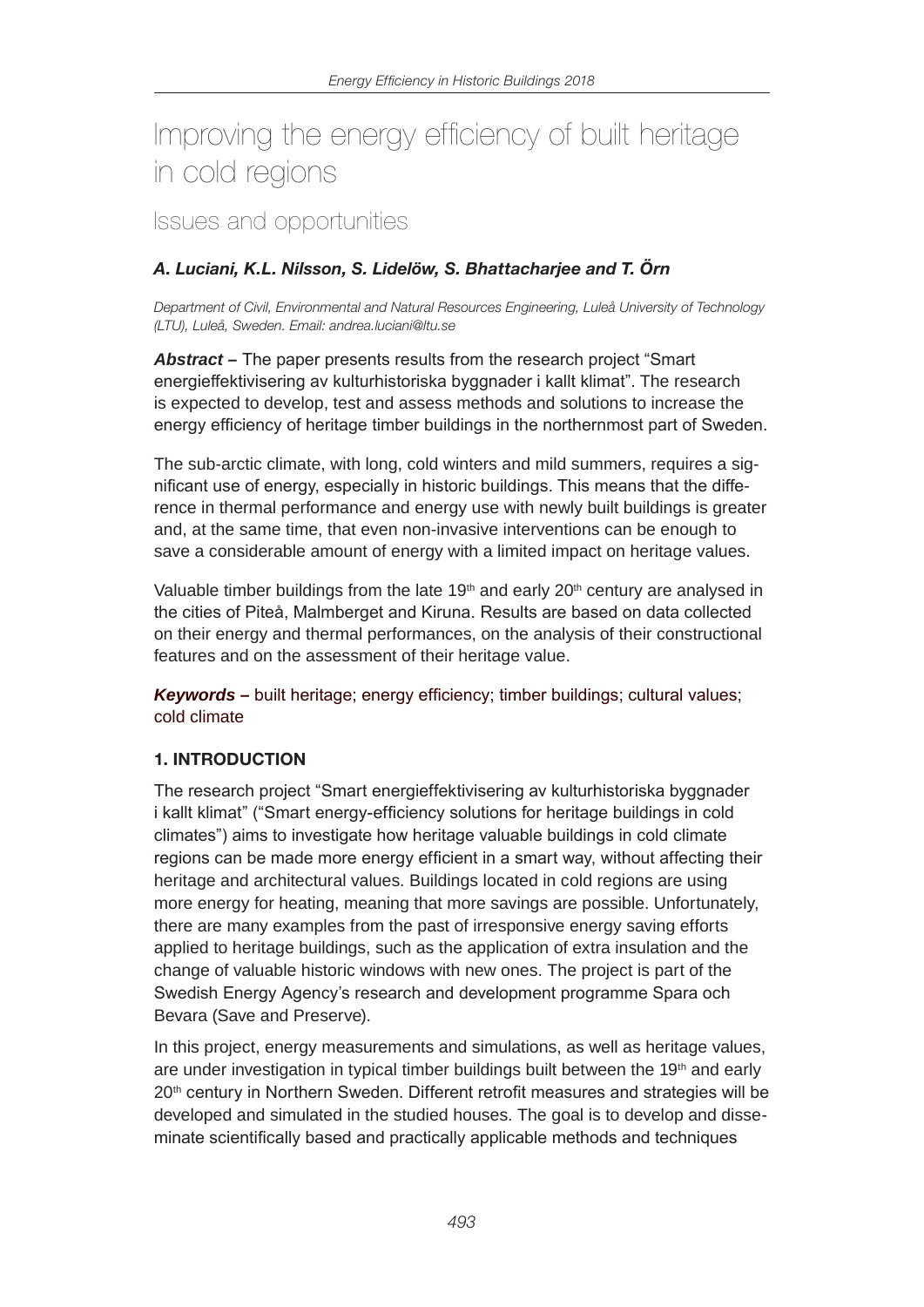for improving the energy efficiency of heritage valuable timber houses in cold climates.

Besides describing the methods adopted to collect qualitative information and quantitative data on case studies, this paper aims at presenting some preliminary results of the project. Controversial issues that have emerged so far will be discussed, especially in relation to heritage values. For this reason, the discussion mainly focuses on interventions to increase the energy performance of the building envelope, which are among the most impactful on the cultural values of heritage buildings but, at the same time, have a high potential for energy saving in cold climates.

# 2. DESCRIPTION OF THE ANALYSED BUILDINGS

The case studies selected for this study are timber buildings with a recognised cultural value built between the late  $19<sup>th</sup>$  and early  $20<sup>th</sup>$  century in the northernmost part of Sweden (Kiruna and Gällivare municipalities are above the Arctic Circle). They all lie within a subarctic climate zone according to Koppen classification, with long, cold winters and mild summers.

The Rådhus in Piteå, in the northern Bothnian coast, is today used as a public museum for the City of Piteå. It was built between 1829 och 1837 as a courthouse, but today it houses exhibit halls, offices and a small shop and reception.



Figure 1. Analysed buildings. Clockwise: the Rådhus in Piteå, Bläckhorn B53 in Kiruna, house 158 in Malmberget and house 420 already moved to Koskullskulle. Photos: Tomas Örn and Andrea Luciani.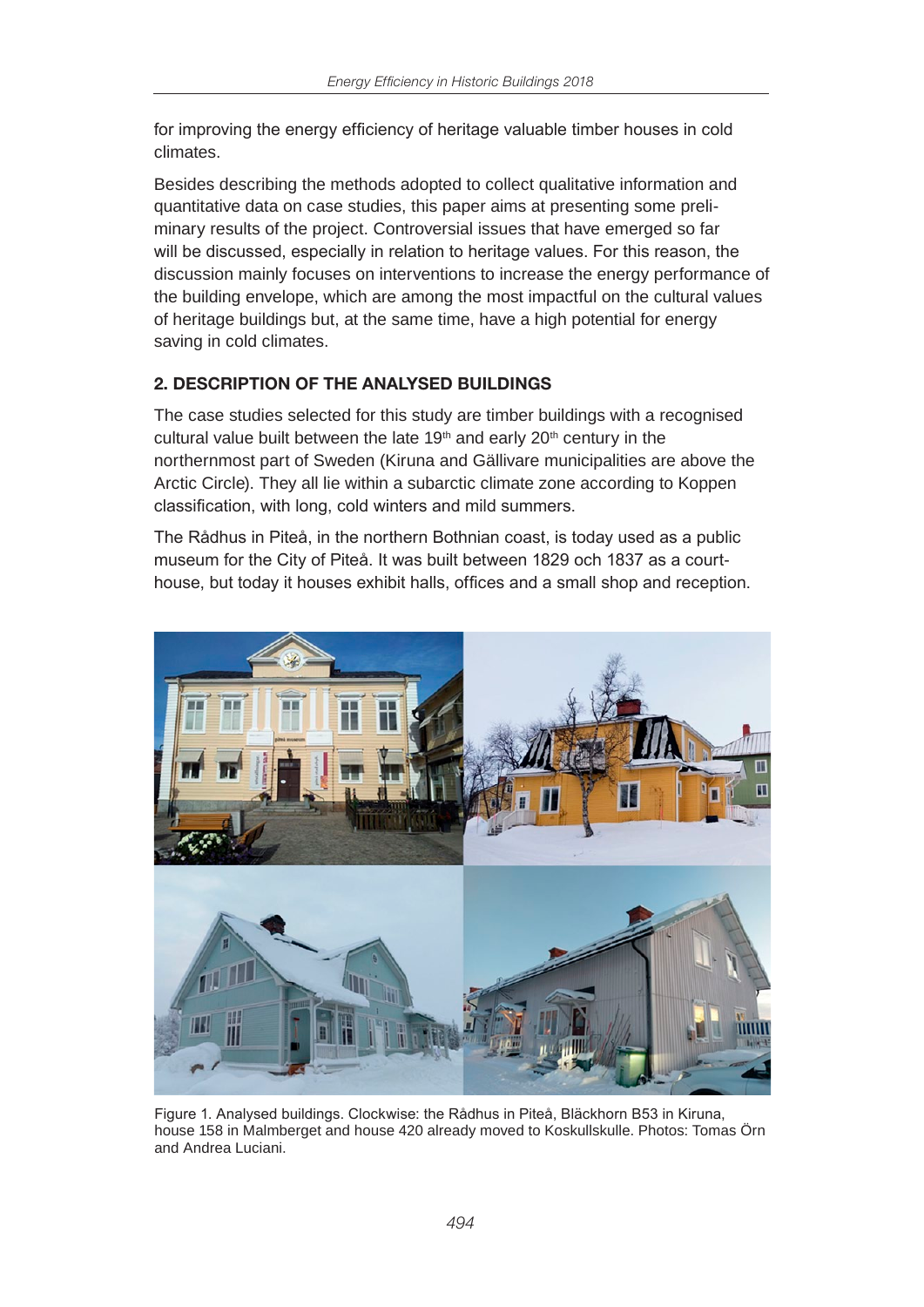It is situated in the main square of the City of Piteå. It has a recognised heritage significance and since 1994 it is a listed building. [1] The building is also part of an area of national importance from a cultural point of view. [2] The central heritage significance is the architecture and design of the building as well as its function as a character building for the adjacent square and the overall cityscape.

The "Bläckhorn" houses are located in Kiruna, founded in 1900 as the company town of Luossavaara-Kirunavaara AB (LKAB) in order to mine the rich iron ore deposits in the area. The houses, designed by the architect Gustaf Wickman as multifamily residential units for LKAB workers, embody many of the typical construction features of the "Kiruna style". [3] The project has studied the houses identified as B52 and B53, which were among the first timber variants to be built (1901-04). They were also among the first ones to be moved to their new location in the summer 2017, after the 2004 announcement of the need to move a significant part of the town to continue mining. The B52 and B53 houses are part of a designated area of national interest [4] and they are protected in the local development plan due to their heritage significance.

As in Kiruna, the case studies analysed in Gällivare municipality are residential buildings owned by the company LKAB and affected by the impacts of mining activities. Part of a cultural environment of national importance [2], they are among the 30 heritage buildings that will be preserved by moving them from the company area of Malmberget to the nearby locality of Koskullskulle. House 420 (former address Långa Raden 7, Johannes neighbourhood) was built in 1911 in Jugend style for LKAB managers and has already been moved in autumn 2016. House 158 (current address Puoitakvägen 5, Hermellin neighbourhood) was built in 1897 for the workers of the mine. The moving, initially planned for the spring or summer 2018, has been delayed.

## 3. METHODS AND DATA COLLECTION

Quantitative information (measured and calculated energy and temperature data) and qualitative information (cultural value assessment) were discussed and analysed in a multidisciplinary framework in order to find appropriate measures for the energy retrofit of the studied buildings. The method used, as well as the multidisciplinary composition of the research group (architecture, civil engineering, building conservation), follows the recently approved European guidelines [5] which recommend a broad range of expertise and qualifications to address the complex task of improving the energy performance of historic buildings.

Cultural value assessments on the case studies are based on the understanding of heritage as socially constructed. The values produced over time by the interactions of the analysed heritage buildings with the surrounding society and environment, are personally interpreted by the authors, on the basis of their direct experience and perception of the buildings, of the official declarations of cultural interest and of the documentation collected on the buildings. In the case of the Rådhus in Piteå, the evaluations of three different building conservators, collected by Cruz [6], are also used as a basis for discussing different energy retrofit strategies.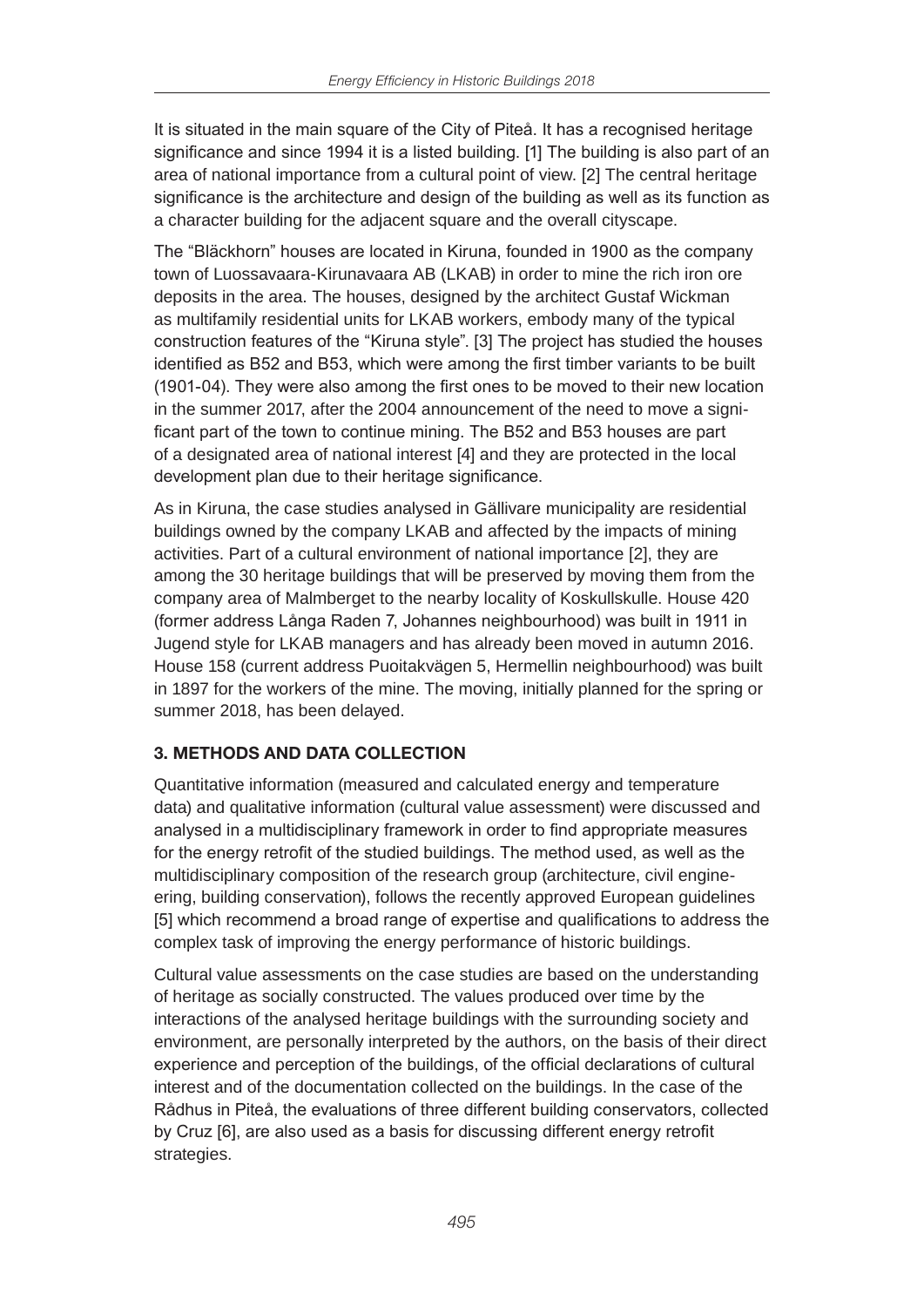In Piteå and Kiruna, the collection of quantitative data went on from December 2014 to September 2016. The energy supplied for space heating and domestic hot water was measured using a Saber energy meter (KYAB, Sweden) connected to the district-heating sub-station. Indoor and outdoor temperatures were measured using factory-calibrated sensors (range –40 °C to +80 °C, accuracy  $\pm$ 0.1 °C). All these measurements were complemented by thermographic surveys of the buildings performed using a FLIR T620bx thermal imaging camera (thermal sensitivity: <0.04 °C, resolution: 640 x 480 pixels).

In Gällivare, energy use measurements are still ongoing while the thermal transmittance of walls and roofs (U-value) was measured by heat flux meters (expected accuracy on walls for 12h: ±5 %) and calculated according to the standard ISO 9869 [7]. In Kiruna the thermal transmittance of the different building components were calculated following the indications contained in the ISO 6946, ISO 13370, ISO 13789 standards..[8] [9] [10]

In Piteå, the airtightness of the building envelope of Gamla Rådhuset was measured using the European standardized fan pressurization method. [11] The air leakages were then localised with an infrared camera. Dynamic building energy simulations of Gamla Rådhuset were performed in IDA ICE advanced version 4.7 (Equa, Sweden). The simulations were carried out with ASHRAE weather data for Luleå, located 35 km away. The energy use for the existing building was calculated and validated with the measured energy use. The air permeability of the building envelope, the indoor temperatures, the heat exchanger efficiency and the ventilation air flows were set to measured values in the model. The input U-values, thermal bridges and geometries of the building envelope were estimated through drawings and onsite inspections. Internal heat gains from occupants and electrical appliances and lighting were based on drawings, schedules for occupant presence and onsite inspections.

## 4. FINDINGS AND DISCUSSION

#### 4.1 HOW DOES THE PERCEPTION OF HERITAGE VALUES AFFECT ENERGY RETROFIT CHOICES?

Recent research has extensively explored the issue of integrating cultural value assessment into the process of improving the energy efficiency of heritage. [12] [13] [14] The EN16883:2017 [5] standard also deals with the problem of assessing the impacts of energy retrofit measures on heritage significance. Nevertheless, a recent work by Örn [15] has shown that research in this field often lacks a thorough discussion of the conservation theories which are at the basis of decisions and assessments. Örn suggests a decision support system for energy efficiency measures in heritage buildings integrating different conservation approaches: an *Objectivistic approach*, based on the ontological view of values being embodied within the material of an object, and a *Relative approach,* which understands values as being socially constructed when objects are perceived as socially or culturally meaningful.

As a matter of fact, the intrinsic subjectivity and relativity of this kind of assessments is a relevant issue. Even in the presence of a formal value evaluation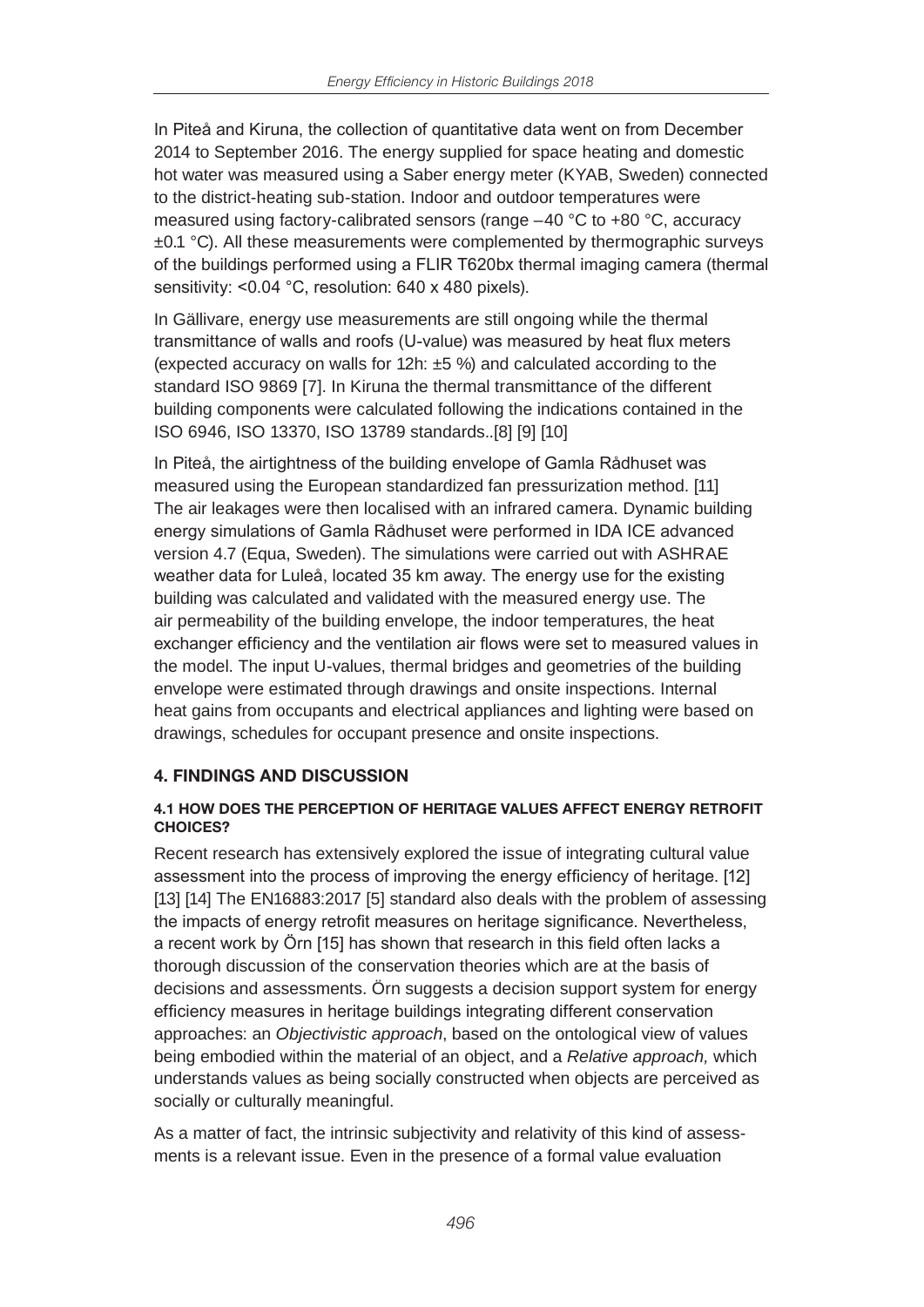or a declaration by an authority, the perception of how the heritage values or significance are affected will change not only depending on the professional background or role of the actors involved, but even among actors with a similar background. Just considering the category of conservators, different understandings of conservation theories can result in very different evaluations of what is acceptable or not in relation to a change in the material authenticity or in the aesthetical appearance of the object.

This was the case of the panel of experts consulted about the most appropriate retrofitting strategy for the Rådhus in Piteå. A list of possible measures for improving the thermal performance of the building envelope was given to three building conservators: one from the Swedish association of professional building conservators (SPBA), one from the local planning authority, and one from the County Administrative Board of Norrbotten. They provided statements of what they thought of each proposed measure from a building conservation perspective. The measures (or combination of measures) that each expert considered to be appropriate were simulated as three different retrofitting scenarios, in order to quantify their potential energy savings. As showed in Table 1, the experts' answers on which of the measures they considered to be acceptable, lead to very different outcomes in the potential reduction of heating energy use. A fourth scenario is added as a reference to show the total reduction of heating energy use in case all the measures accepted by at least one of the experts were implemented.

Moreover, a comparison between the two buildings studied in Malmberget shows that also in the past value assessment could lead to different outcomes regarding preservation and energy performance. House 158 was heavily retrofitted in the 1960s, including the addition of insulating layers to improve its energy performances: an extra insulation of 50 mm of mineral wool was added to the exteriors

| Scenario 1                                            | Adding 250 mm mineral wool insulation to the attic                                                                                                                                                                                                                                                                                                                                                                                  |                  |           |            |            |            |  |  |  |
|-------------------------------------------------------|-------------------------------------------------------------------------------------------------------------------------------------------------------------------------------------------------------------------------------------------------------------------------------------------------------------------------------------------------------------------------------------------------------------------------------------|------------------|-----------|------------|------------|------------|--|--|--|
| Scenario 2                                            | Adding 250 mm mineral wool insulation to the attic + addition of 70 mm insulation to the external<br>walls + Changing the inner pane with "energiglas" with U value 1,8 W/( $m2$ .K) + improving the<br>existing infiltration rate from $1.6 \frac{\text{I}}{\text{S}} \cdot \text{m}^2$ to $1.2 \frac{\text{I}}{\text{S}} \cdot \text{m}^2$                                                                                        |                  |           |            |            |            |  |  |  |
| Scenario 3                                            | Adding 250 mm mineral wool insulation to attic + replacing the existing door with improved door<br>with U value 1.4 W/m <sup>2</sup> .K + addition of 70 mm insulation to the basement walls + addition of 45 mm<br>extruded polystyrene on the basement floor + changing the inner pane with "energiglas" with<br>U value 1,8 W/( $m^2$ .K) + existing infiltration rate 1.6 I/(s.m <sup>2</sup> )                                 |                  |           |            |            |            |  |  |  |
| Scenario 4                                            | Adding 250 mm mineral wool insulation to attic + addition of 70 mm insulation to the external wall<br>+ Addition of 70 mm insulation to the basement walls + addition of 45 mm extruded polystyrene<br>insulation on the basement floor + Changing the inner pane with "energiglas" with U value<br>1,8 W/( $m^2$ .K) + improved door with U value 1,4 W/ $m^2$ .K + Improving the existing infiltration rate to<br>1.2 $1/(s.m^2)$ |                  |           |            |            |            |  |  |  |
|                                                       |                                                                                                                                                                                                                                                                                                                                                                                                                                     | <b>Base Case</b> | Scenario1 | Scenario 2 | Scenario 3 | Scenario 4 |  |  |  |
| Heating energy use (kWh/m <sup>2</sup> /year)<br>77.5 |                                                                                                                                                                                                                                                                                                                                                                                                                                     | 75,6             | 62,5      | 68         | 58         |            |  |  |  |
| Total energy use (kWh/m <sup>2</sup> /year)<br>132,7  |                                                                                                                                                                                                                                                                                                                                                                                                                                     |                  | 130,7     | 117,6      | 123        | 113        |  |  |  |
| Reduction in heating energy use (%)                   |                                                                                                                                                                                                                                                                                                                                                                                                                                     |                  | 2,4       | 19,3       | 12,2       | 25         |  |  |  |

Table 1. Proposed energy retrofitting strategies for the Rådhus in Piteå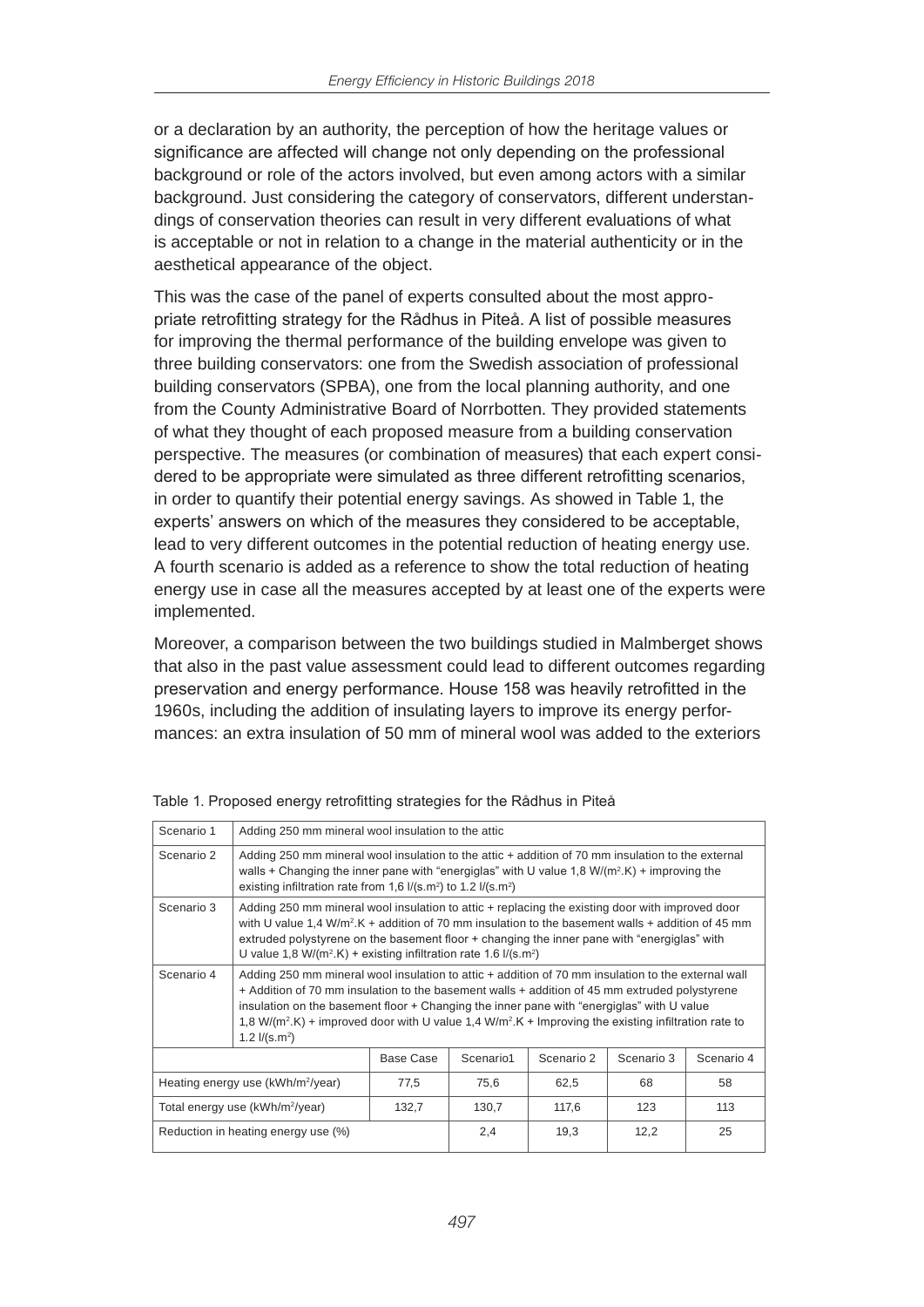and the external panelling was remade; 70 mm were added to the roof. On the contrary, in the house 420 the appreciation for its refined finishing and details, both in the interiors and in the exteriors, likely resulted in an opposite strategy: it is very well preserved and no measures for energy efficiency have been implemented.

The current energy performance of the houses, given by their energy declarations, and the measurements on field of the U-value confirm the difference. House 158 uses 195 kWh/m<sup>2</sup>/year and a typical thermal transmittance of the outer walls of 0.32 W/m2K was measured; in house 420 the corresponding values are 300 kWh/m2/year and 0.47 W/m2K. Both houses rise questions and doubts about the impact on cultural values of future proposals of energy retrofit. In one case, despite the very poor performance of the building in such a cold climate, the room for action will probably be very limited and every proposal will have to be considered very carefully. In the other case, the evaluation will focus on the cultural value of energy retrofit interventions from the past, and on whether to keep and upgrade them or to attempt a "de-restoration", which could significantly affect the energy efficiency of the building.

#### 4.2 DOING LESS, DOING MORE OR DOING NOTHING?

Both European directives and Swedish legislation allow exemptions from energy requirements when the cultural, architectural or aesthetical values are affected. [16] [17] [18] Both in Kiruna and Malmberget, this cautious approach was reinforced by the exemptions introduced in 2007 by the Government to avoid the risk of what was referred to as "cultural destruction" [19]. This could occur when large numbers of historical buildings are to be moved and rebuilt in a new place and, according to the previous law, they would have to meet present-day building requirements. The fear was also that this would have caused a rent increase for the tenants. In both cities, these were among the main reasons why energy retrofit measures are not included within the moving process, and will not be implemented.

In the case of Kiruna, the need for a deeper energy renovation of its existing building stock was shown by Johansson and others [20]. They calculated that the ongoing transformation could allow the town to meet the Swedish national energy reduction target for 2050, but only by replacing all the buildings affected by the mining activities with new ones that achieve the passive-house standard. Of course, meeting such a high performance level would be impossible for a heritage building. Nevertheless, giving up on improving the energy performance of Kiruna's Bläckhorn houses exemplifies a typical situation where doing nothing is maybe the safest option, but not the absolute best when considering other societal needs.

In an earlier paper [21], the authors have proposed an energy retrofitting strategy for the building envelope of the Bläckhorn house B52, starting from a cultural value assessment to identify the character-defining elements of the building. The measures proposed in Table 2 are meant to: a) minimize the impact on the character defining elements, i.e. the shape, materials and finishing of the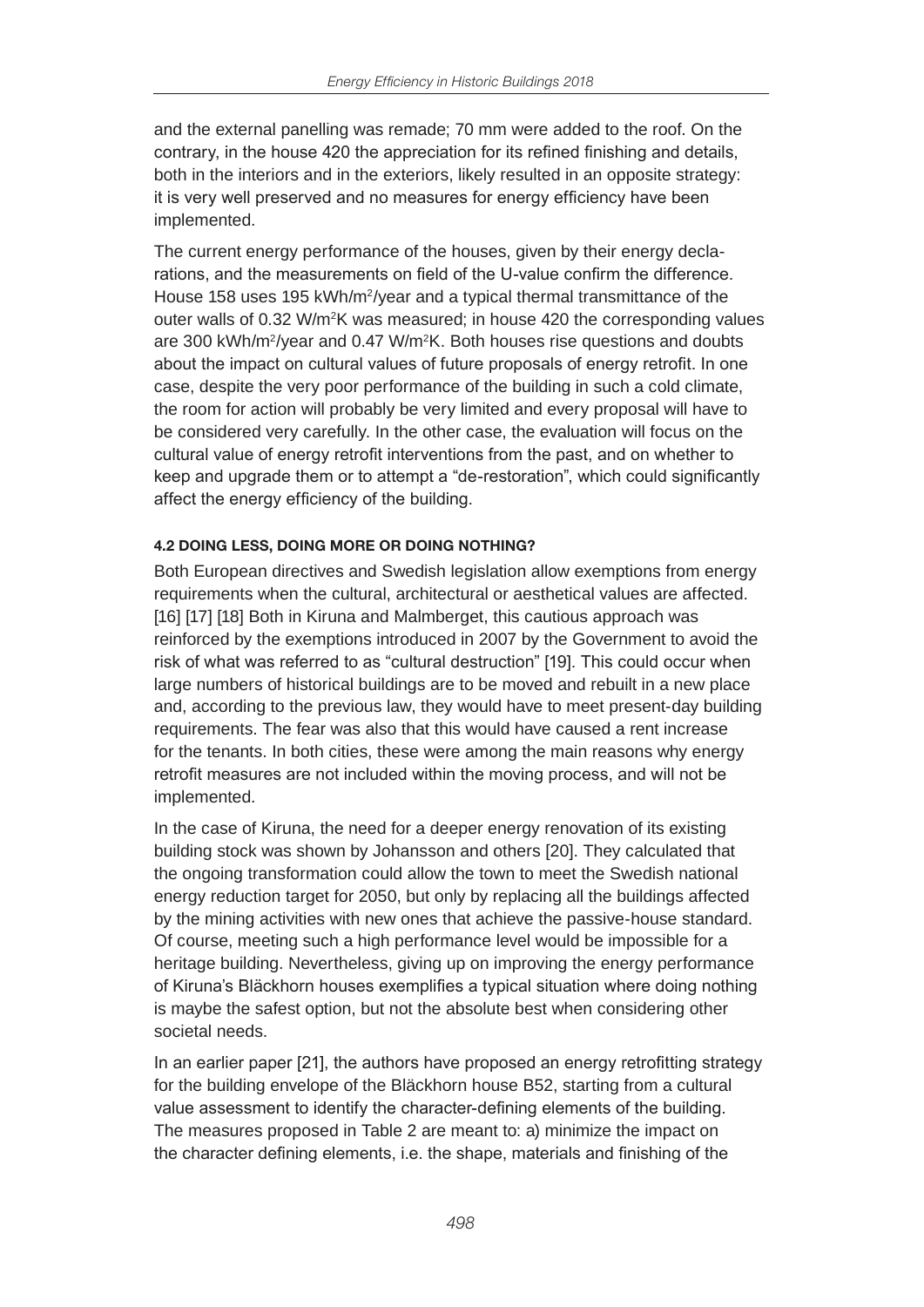| <b>Building</b>                                 | <b>Thermal transmit-</b><br>tance $(W/m^2K)$ |                  | Description of the proposed                                                          | Contribution<br>to reducing    | <b>Estimated</b><br>savings |
|-------------------------------------------------|----------------------------------------------|------------------|--------------------------------------------------------------------------------------|--------------------------------|-----------------------------|
| elements                                        | <b>Before</b>                                | After            | refurbishment measures                                                               | total thermal<br>transmittance | of heating<br>energy use    |
| Attic (timber frame<br>structure)               | 0.39                                         | 0.17             | Removal of sawdust fill and<br>addition of 300 mm cellulose<br>loose-fill insulation | 5%                             | 4%                          |
| Outer wall<br>(paneled timber<br>log structure) | 0.48                                         | 0.30             | Addition of 50-80 mm wood fibre<br>insulation board to the inner side                | 9%                             | 7%                          |
| Basement (1960s<br>concrete structure)          | 0.93                                         | 0.27             | Change to ventilated crawl-space<br>basement with 100 mm foam<br>insulation          | 39%                            | 31%                         |
| Windows (triple<br>pane, wood frame)            | 2.1                                          | 1.2              | Addition of secondary glazing                                                        | 6%                             | $4\%$                       |
| Doors                                           | 1.4                                          | 1.4              | No changes applied                                                                   | $0\%$                          | $0\%$                       |
| Linear thermal<br>bridges                       | 0.062                                        | 0.044            | Estimated improvements due<br>the proposed measures                                  | 2%                             | $1\%$                       |
|                                                 | Average:<br>0.77                             | Average:<br>0.30 | All changes of individual elements<br>implemented                                    | 60%                            | 48 %                        |

exteriors and the timber structure; b) add new elements that reflect contemporary needs in the most compatible and reversible way (e.g. the addition of insulation and secondary glazing to the inner side of the walls); and c) optimize the life cycle of the existing building components, even when not original (e.g. the windows). Furthermore, they are based on rather inexpensive and accessible technologies and they can be easily added to the usual renovation works required by the moving of the house in its new location.

It must be underlined that a large part of the energy savings come from the substitution of the existing basement floor with an insulated and ventilated crawlspace, which is a consequence of the movement of the building. All other measures proposed for the building envelope are nevertheless estimated to lower the heating energy use of around 15–20 percent. This example shows that a sound retrofit strategy can enlarge the room for action for the energy retrofit of traditional timber buildings, and overcome a precautionary over-use of exemptions.

#### 4.3 UNDERSTANDING THE OPPORTUNITY AND ECONOMIC VIABILITY OF ENERGY RETROFITS IN COLD CLIMATES

In a demanding cold subarctic climate, improving the energy performances of historic buildings can be a key-factor to ensure their preservation, and particular attention should be payed to limit the heat losses through the building envelope. This context thus offers interesting opportunities because even an intervention not so invasive on heritage values can help to save a comparatively higher amount of energy. Most of the cases discussed in this paper are facing the extraordinary situation of being moved due to the ground deformations caused by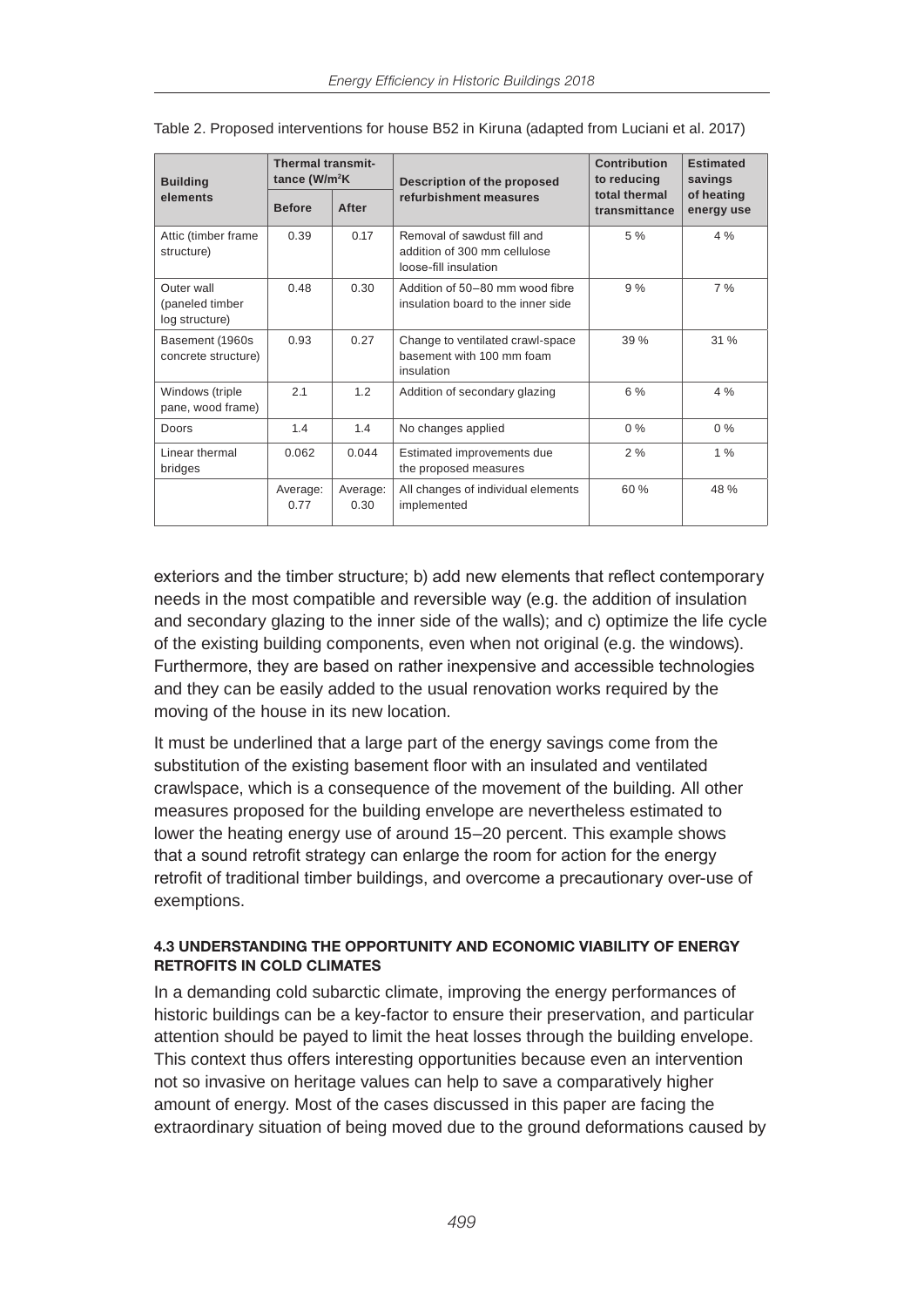mining activities. It is worth mentioning that, in an early stage of the process, the poor energy performances of these buildings (and the operational costs implied) were quoted among the reasons for which their demolition and substitution with new buildings could be considered a preferable and less expensive option, compared to their moving and preservation [22].

As already mentioned, at present no particular energy saving measures are planned for the buildings that have been (or are going to be) moved, because of the exemptions they can have and, supposedly, for budget restrictions and other economic reasons. In the authors' opinion, nevertheless, implementing energy retrofit measures in this phase, especially on the building envelope, could be a winning option to increase the economic, environmental and social sustainability of the whole operation. Of course, the implementation of the measures would come at an additional cost, but the increase should not be so high in perspective, considering all the other operations and interventions of renovation that are already implied in the movement of the buildings. Hopefully, the results from this research will give the real-estate company that owns the buildings a good incentive to make energy efficiency measures.

In a cold climate, better energy performances should have a higher impact in lowering operational costs [23], thus reducing their payback time, but this hypothesis needs to be verified with a more accurate assessment of the lifecycle costs of the operations described [24]. In the long term, however, lower operational costs could contribute to pay back to the owner part of the whole investment for moving the building or to lower the rent of the apartment for the tenants. A further consideration is valid also for heritage buildings in more common situations: saving in heating energy use means that in the long term more budget can be allocated into building maintenance and preservation actions.

## 5. CONCLUSIONS

Sound strategies for the retrofit of the envelope of heritage buildings, such as those proposed in the paper, could save a consistent amount of energy in the timber buildings analysed in the project, but a key issue is still how to integrate in the process the complex operation of assessing the impacts of energy saving measures on cultural values.

This paper has shown that cold climates offer interesting opportunities for improving the energy efficiency of valuable historic buildings. Unfortunately, this potential is often left unexplored because other factors come into play, such as exemptions, budget restrictions or an unclear understanding of which measures are acceptable or not from a heritage perspective. The next steps of the project will thus focus primarily in implementing and disseminating tools that can help stakeholders, particularly owners and authorities, in understanding these opportunities.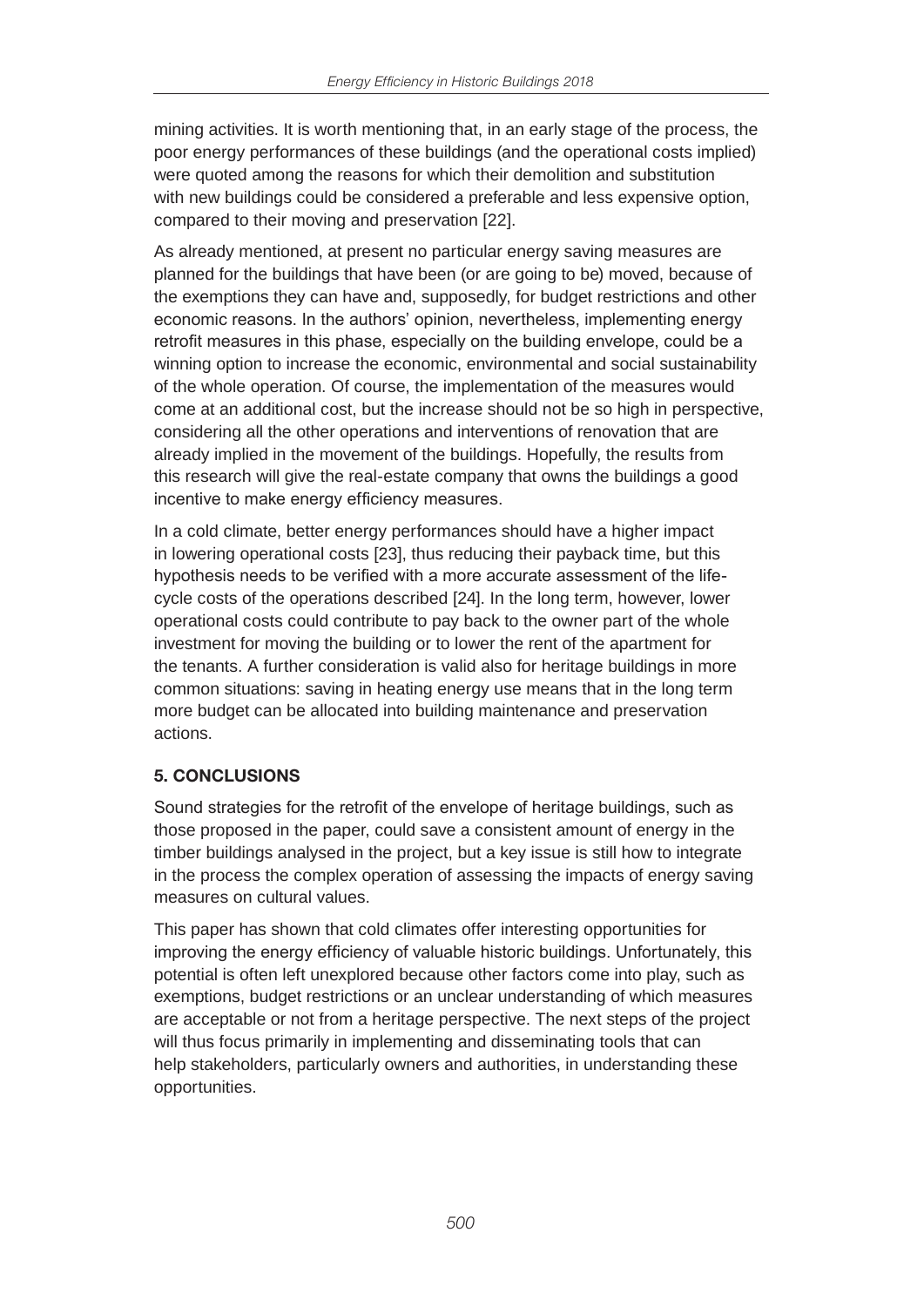#### 6. REFERENCES

- [1] Länsstyrelsen i Norrbottens Lan. Beslut 1994-02-04, 221-6518-93. Beslut om byggnadsminnesförklaring av f d Rådhuset, kv Stadsvapnet 1, Rådhustorget, Piteå Kn, Norrbotten. Luleå: Länsstyrelsen, 1994.
- [2] Riksantikvarieämbetet (2013) Riksintressen för kulturmiljövården. Norrbottens län (BD). [Online] Available: https://www.raa.se/app/uploads/2013/09/ BD\_riksintressen.pdf [Feb. 08, 2018].
- [3] L. Brunnström. Kiruna ett samhällsbygge i sekelskiftets Sverige. Umeå: Umeå universitet, 1981.
- [4] Riksantikvarieämbetet. Reviderad riksintressebeskrivning för Kiruna-Kirunavaara [BD 33] (Kiruna stad, Jukkasjärvi sn) 2010-05-19, dnr 331-00556– 2009. Stockholm: Riksantikvarieämbetet, 2010.
- [5] EN 16883:2017. Conservation of cultural heritage Guidelines for improving the energy performance of historic buildings. Brussels: European Committee for Standardization, 2017.
- [6] R. Cruz. Byggtekniska åtgärder för energieffektivisering av kulturhistorisk värdefull byggnad: En fallstudie av Gamla rådhuset i kvarteret Stadsvapnet 6, Piteå (Master Thesis). Luleå: Luleå tekniska universitet, 2014.
- [7] ISO 9869-1:2014. Thermal insulation. Building elements. In-situ measurement of thermal resistance and thermal transmittance. Part 1: Heat flow meter method. Geneva: International Organization for Standardization, 2014.
- [8] ISO 6946:2017. Building components and building elements Thermal resistance and thermal resistance calculation methods. Geneva: International Organization for Standardization, 2017.
- [9] ISO 13370:2007. Thermal performance of buildings Heat transfer via the ground calculation methods. Geneva: International Organization for Standardization, 2007.
- [10] ISO 13789:2017. Thermal performance of buildings Transmission and ventilation heat transfer coefficients calculation methods. Geneva: International Organization for Standardization, 2017.
- [11] EN 13829:2001 Thermal performance of buildings, Determination of air permeability of buildings, Fan pressurization method. Geneva: International Organization for Standardization, 2001.
- [12] E. Gigliarelli, C. Bacigalupo, A. Cerqua and L. Cessari. "Multicriterial Approach for the Evaluation of the Compatibility of Energy Projects in Historical Buildings by the AHP Method." in Science and Technology for the Safeguard of Cultural Heritage in the Mediterranean Basin, 2009, pp. 113–17.
- [13] C. Franzen and A. Troi. "Position Paper on criteria regarding the assessment of energy efficiency measures regarding their compatibility with conservation issues." Internet: http://www.3encult.eu/en/project/work packages/ energyefficientsolutions/Documents/3ENCULT\_3.2%3d2.2.pdf, May 25, 2011 [Feb. 21, 2018].
- [14] P. Eriksson, C. Hermann, S. Hrabovszky-Horváth and D. Rodwell. "EFFESUS Methodology for Assessing the Impacts of Energy-Related Retrofit Measures on Heritage Significance". The Historic Environment, Vol. 5(2), pp. 132–49, Jul. 2014.